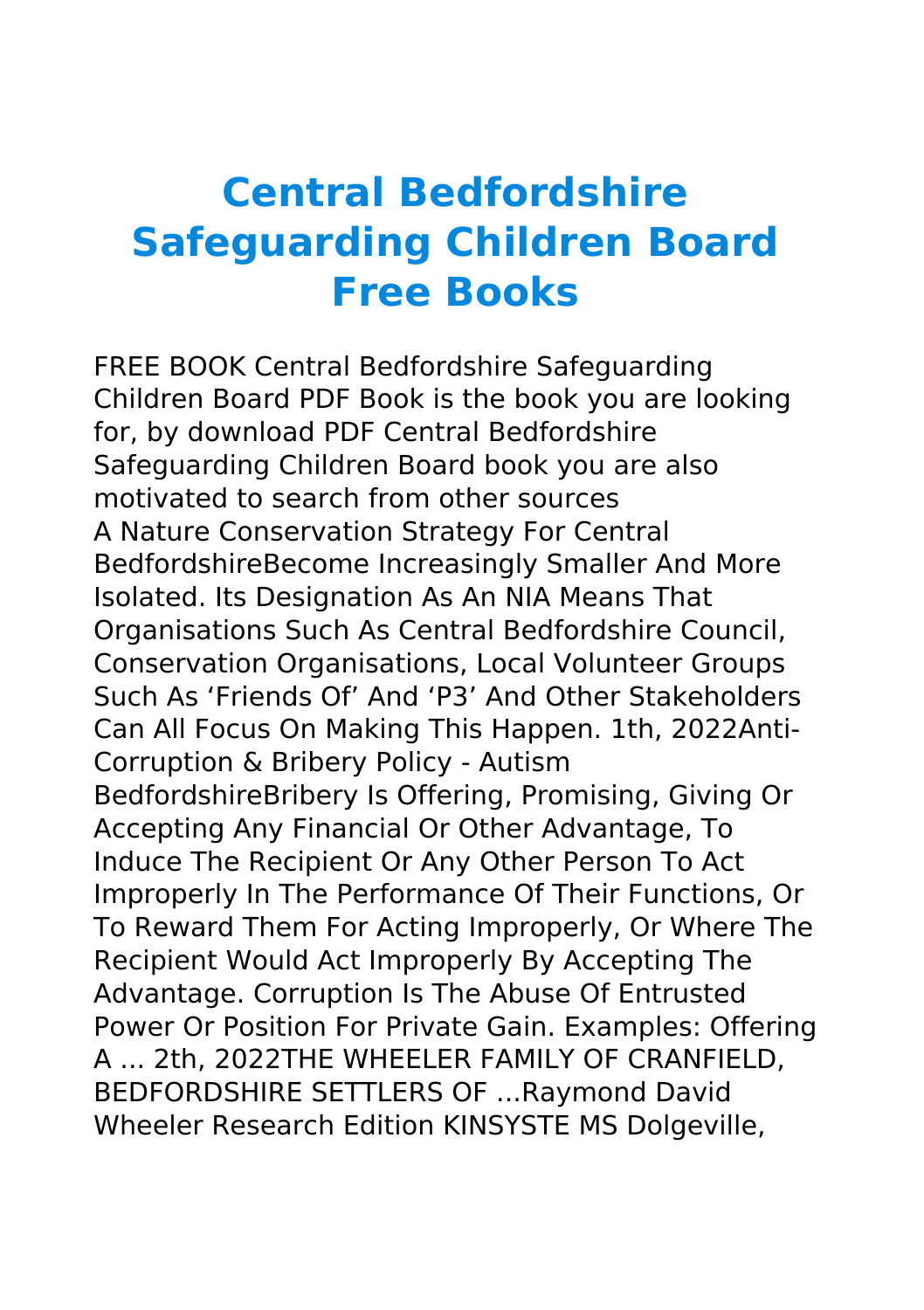New York 13329- 0045. V PREFACE ... To Obta In Our Bet Te R Under Sta Ndin G Of Th E Wheel Er S Of Cran Fie Ld , We Al So Lo Ok In To Oth Er Fam Il Ie S There, Man Y Of Whom Also Came To America Early. A Number Of Them Can Actu Ally Be Grouped With 2th, 2022.

Bedfordshire And Hertfordshire Accelerated Director ...Bedfordshire And Hertfordshire Accelerated Director Development Scheme . An Overview Of Individual Coaching Programmes Page 2 CONTENTS Page 1. Context 3 ... At An Individual Level, The Work Is Undertaken In Service Of The Coachee's Own Learning, Performance And Enjoyment – And Systemically, In Service Of The Performance, Learning ... 1th, 2022The Diocese Of St Albans In Bedfordshire, Hertfordshire ...Packed Cathedral. The Notes To The Service Say: "In Spite Of His Apprehensions, John Was Bishop Of St Albans For 15 Deeply Happy Years, And Loved Ministering To The Clergy And People Of The St Albans Diocese, With Linda Always By His Side. He Was Especially Proud To Be (nearly) T 2th, 2022Bedfordshire & Luton Guideline For The Management Of ...Bedfordshire & Luton Guideline For The Management Of Simple Vitamin D Deficiency In Adults >18 Years With EGFR >30ml/min Check Serum Vitamin D (25[OH]D) Level (See Table 3 - Vitamin D Testing Indicators) For Differential Diagnosis, Consider Additional Investigations Where Clinically Appropriate, E.g.: Bone Profile, Renal, Liver, Thyr 2th, 2022.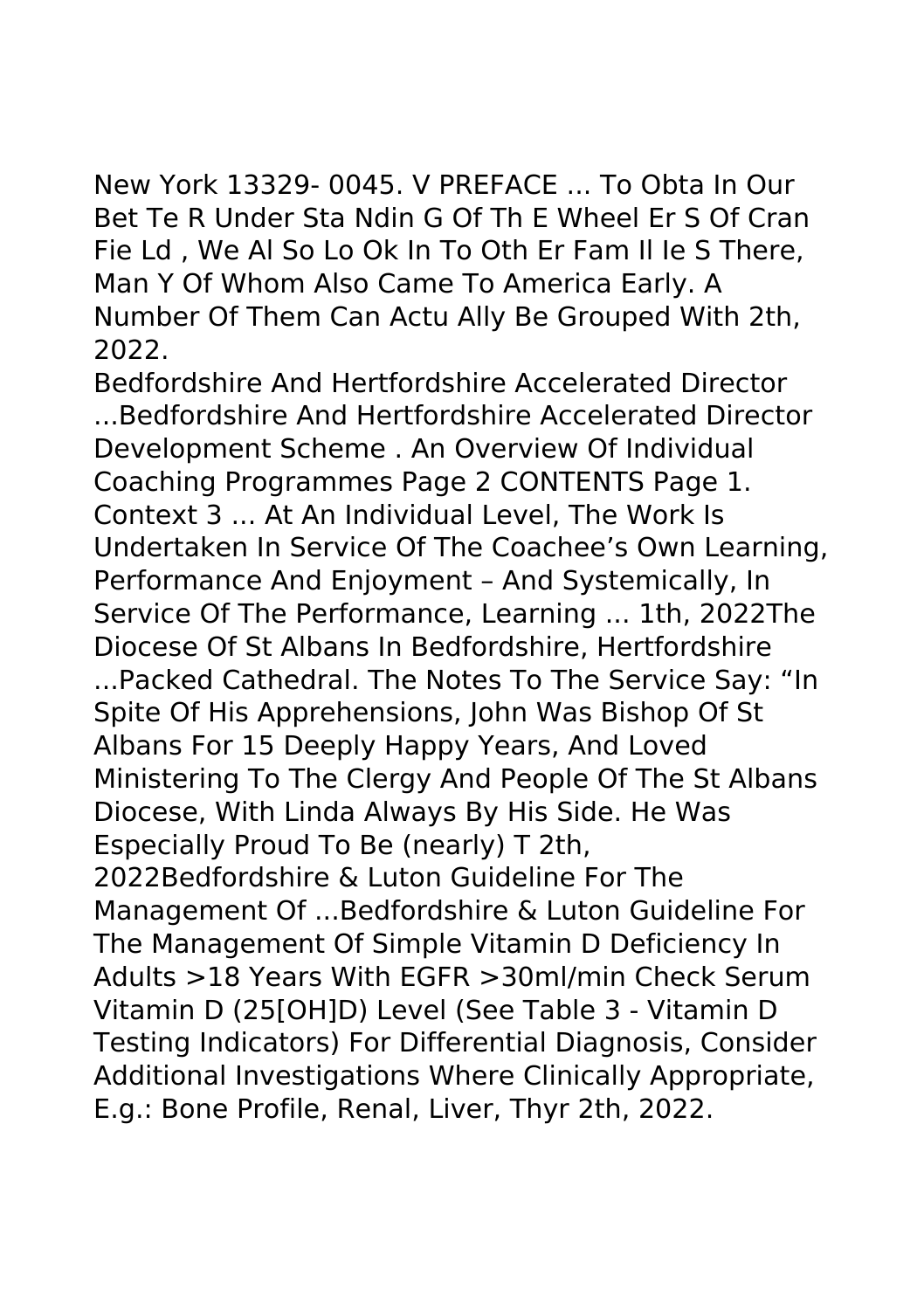John Field, CRELLA, University Of Bedfordshire, UKAt

CAE Level, There Was A Major Increase In Items Targeting Cues That Involved Meaning Building. But The Only Tests That Targeted Discourse Building (to A Limited Degree) Were FCE And CPE. There Were No Items Of ... Examining 2th, 2022Willam Hebbs Of Woburn, BedfordshireMany Thanks To Matthew Savage For The Background Story And For The Tour Of Milton Bryan, Showing Me The House And Find Spot, And Also To The Present Owner Of The House For Allowing Me To Photograph The Find Spot. Thanks Also To Peter Preston-Morley For Confirming Much Of The Hebbs Family Tree … 1th, 2022The Newsletter Of Bedfordshire And Northamptonshire ...Bring A Torch And Also Book At Least Two Days In Advance By Email (dave.b.james@btinternet.com) With A Contact Phone Number So Should The ... Dingy Skipper Egg On Bird'sfoot Trefoil There Has Been A Suspension Of Any Grazing On The Site At Present, Owing To Continual Disturbance And Injuries To The Animals Caused By Dogs. ... 2th, 2022.

BEDFORDSHIRE AND LUTON JOINT PRESCRIBING …PAC - Recommendations On The Use Of Growth Hormone Devices In Children Table 1: At-a-glance Comparison Of The Main Growth Hormone Device Characteristics3-12 Brand Devices Cartridges For Injection Devices Prefilled Pen Liquid Formulation Room Temperature Stability After Reconstitution Auto-injection Dose Preset Needle Guard/ Cover D 2th, 2022Bedfordshire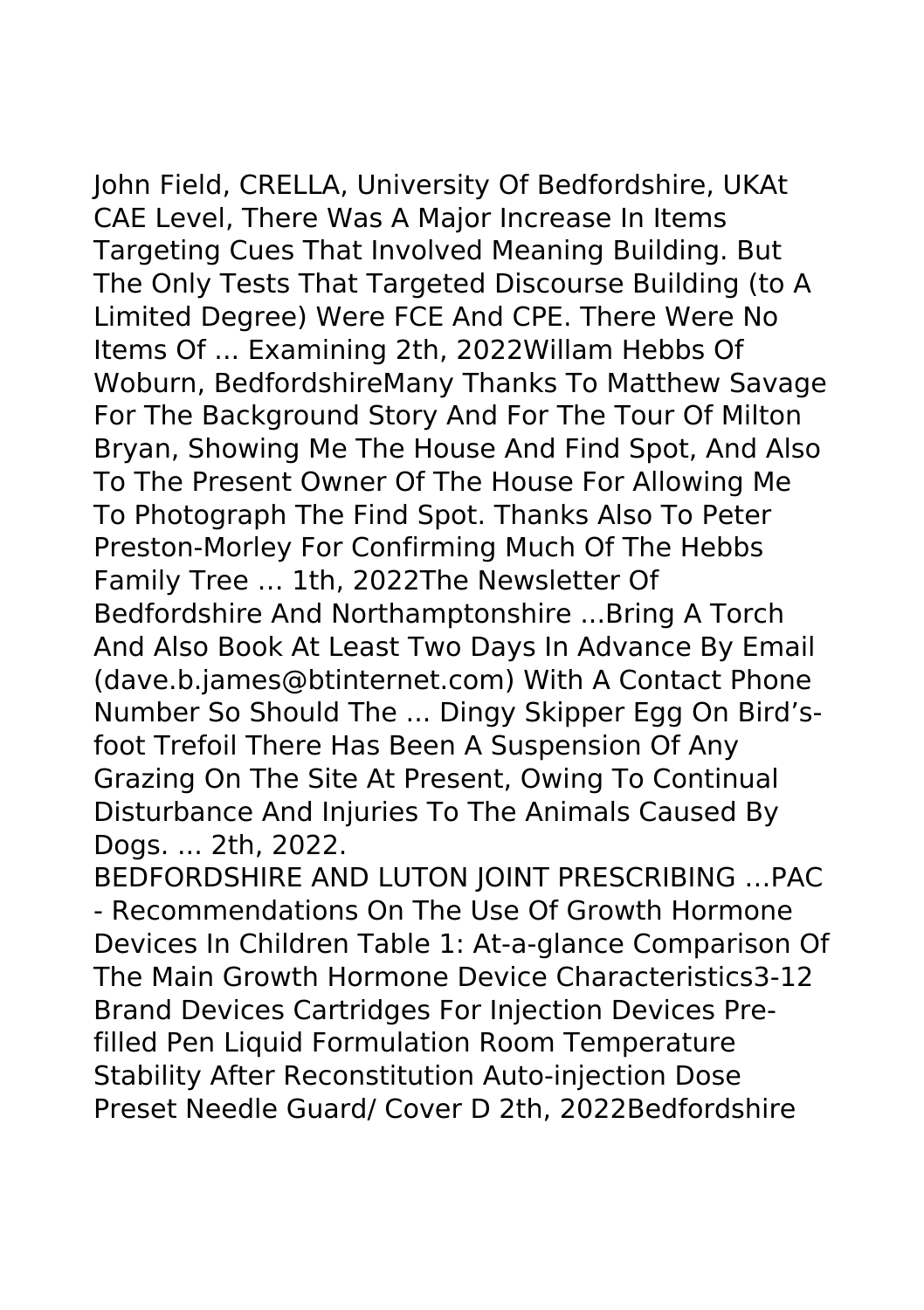And Luton Species Action Plan: Depressed ...(Anon 1995) And An Action Plan For The Mussel Published In 1997 (Willing 1997). Local Action There Has Been No Recent Work On DRM In Bedfordshire And Luton. The Most Recent Records From The County Are From 1999 And Are Included In A Dissertation On The Management Of Waterways For This S 1th, 2022Folk Characters And Events In The History Of Bedfordshire ...Dec 21, 2021 · UNEARTHED ARCANA 2021 Folk Of The Feywild Characters Who Are Built With A Different Option. This Sidebar Builds On The Design Note In Our Previous Unearthed Arcana, "Gothic Lineages." Fairy . The Feywild Is Home To Many Fantastic Peoples, Including Fairies. Fairies Are A Wee Folk, But 2th, 2022. MEETING CHILDREN, EDUCATION & SAFEGUARDING COMMITTEE DATE ...MONDAY 11TH JANUARY, 2021 AT 6.00 PM VENUE VIRTUAL MEETING Dear Councillors, Please Find Enclosed Additional Papers Relating To The Following Items For The Above Mentioned Meeting Which Were Not Available At The Time Of Collation Of The Agenda. Item No Title Of Report Pages 1. FAMILY SERVICES QUARTERLY UPDATE 3 - 12 Naomi Kwasa 020 8359 6146 Naomi.kwasa@Barnet.gov.uk Please Note That This Will ... 2th, 2022Safeguarding Children And Young People: Every Psychologist ...Children In England And Just Under Three In Scotland. In 2003, Every Child Matters2 Was The UK Government's Response To The Recommendations Made In The Laming Report Into The Death Of Victoria Climbié. The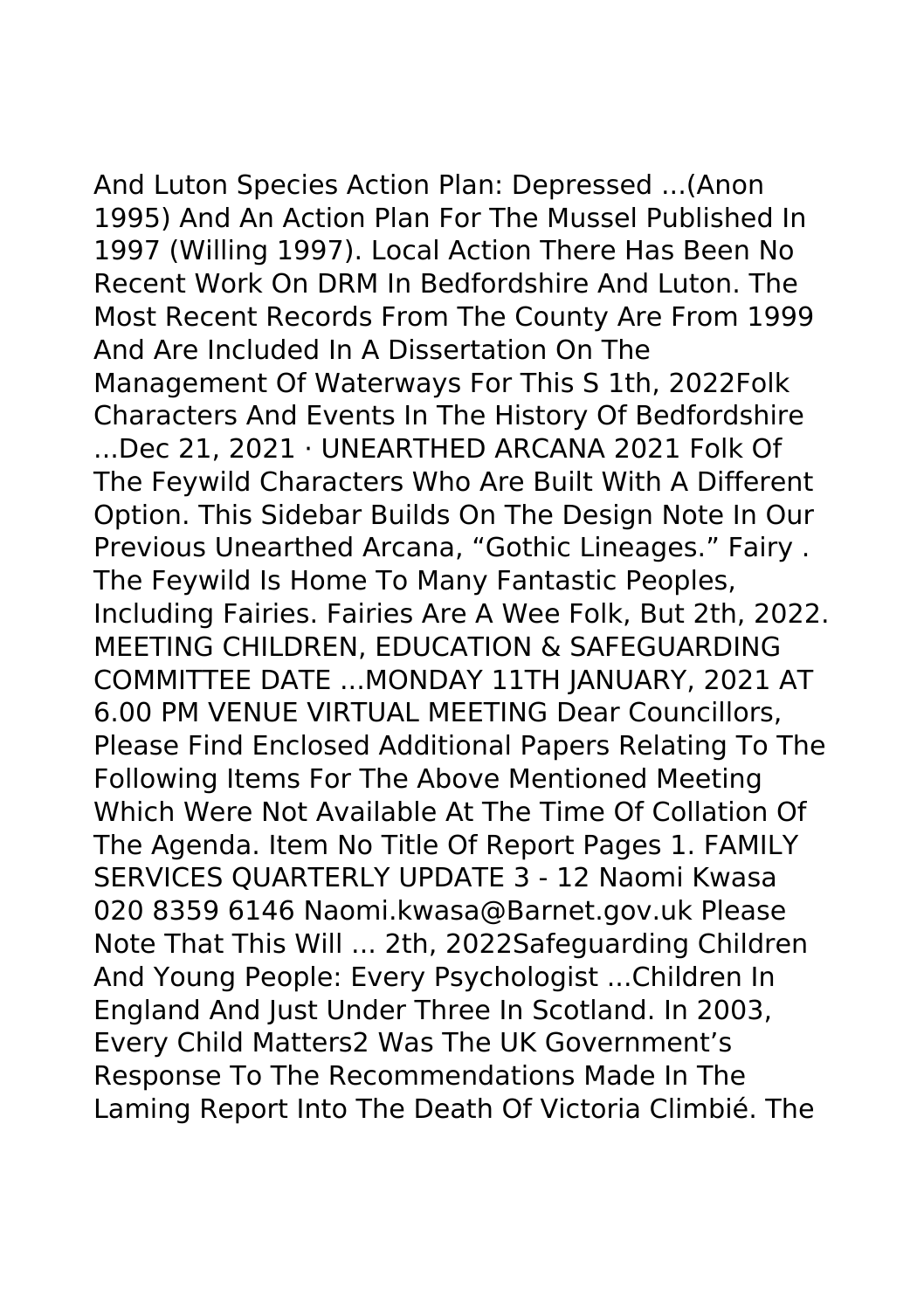Government Set Out Its Aim To 'ensure That Every Child/young Person Has The Opportunity To Fulfil Their Potential And No Child Slips Through The Net' (p.5). Based On Consultation With ... 2th, 2022Safeguarding Children And Young People: Roles And ...Faculty Of Forensic And Legal Medicine Royal College Of Paediatrics And Child Health British Association Of Paediatric Surgeons College Of Optometrists Royal Pharmaceutical Society. SAFEGUARDING CHILDREN AND YOUNG PEOPLE: ROLES AND COMPETENCIES OR HEALTHCARE STAFF 2 Acknowledgements 1th, 2022. Children And Young People Safeguarding Policy And ...Them Safe, Irrespective Of Their Role, Whether They Are Paid Members Of Staff Or Volunteers. England Golf Is Committed To Ensure That The Sport Of Golf Is One Within Which All Participants Can Thrive In A Safe Environment And That All Children And Young People Have An Enjoyable And Positive Experience When Playing Golf. Key Principles 2th, 2022Safeguarding Children: Safe Environment - British GymnasticsOne Where Children And Young People Are Safe And Helps To Reduce The Risk Of Them Being Abused Through Their Participation Within The Sport. Clubs And Organisations' Must Address The Following Environmental Factors: • Provide Open Training Environment. ... 2th, 2022Female Genital Mutilation - Safeguarding ChildrenPiercings, Tattoos And Vaginal Modification Vaginal Modification Including Piercings, Tattoos And Other Modifications Are Increasingly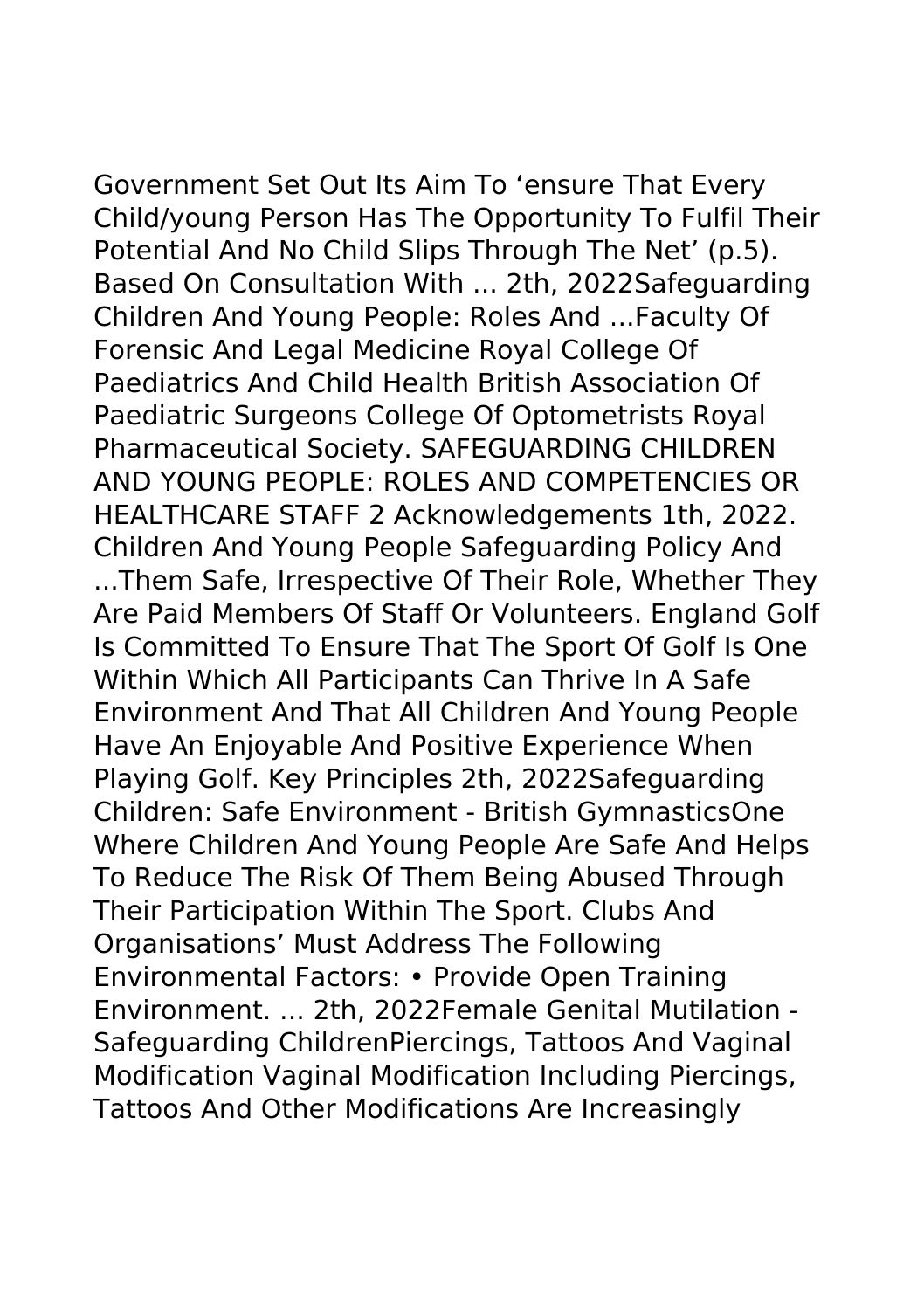Common And Can Be Lifestyle Choices By Individuals. However, Practitioners Need To Be Aware That Such Modifications May Be Also Classed As Type 4 Female Genital Mutilation. 2th, 2022.

Safeguarding Children, Young People And Vulnerable Adults ...3. EFDC Mission Statement "Epping Forest District Council Is Committed To Safeguarding And Promoting The Welfare Of All Children, Young People And Vulnerable Adults, As Service Users, Residents And Visitors 1th, 2022City Of York Safeguarding Children PartnershipCity Of York Safeguarding Children Partnership Arrangements In Response To Working Together 2018. Page 8 Of 30 2.3 The Structure Of The New City Of York Safeguarding Children Partnership Has Therefore Been Agreed As Follows. 2.4 The Structure Of 2th, 2022Safeguarding Our Children: An Action GuideNate The Research-based And Practicevalidated Early Warning Guide.In Fact, The Early Warning Guidewas So Well-received That The Departments Of Education And Justice Decided To Develop A Companion Piece—Safe-guarding Our Children: An Action Guide(or The Action Guide). The Purpose Of This A 2th, 2022.

Safeguarding & Promoting Welfare Of Children PolicySep 01, 2017 · By A Commitment On The Part Of All Stakeholders To The IB Learner Profile § Ensuring That Staff (and Volunteers) Are Appropriately Trained In Safeguarding ... § Displaying Appropriate Posters That Detail Contact Numbers For Child Protection